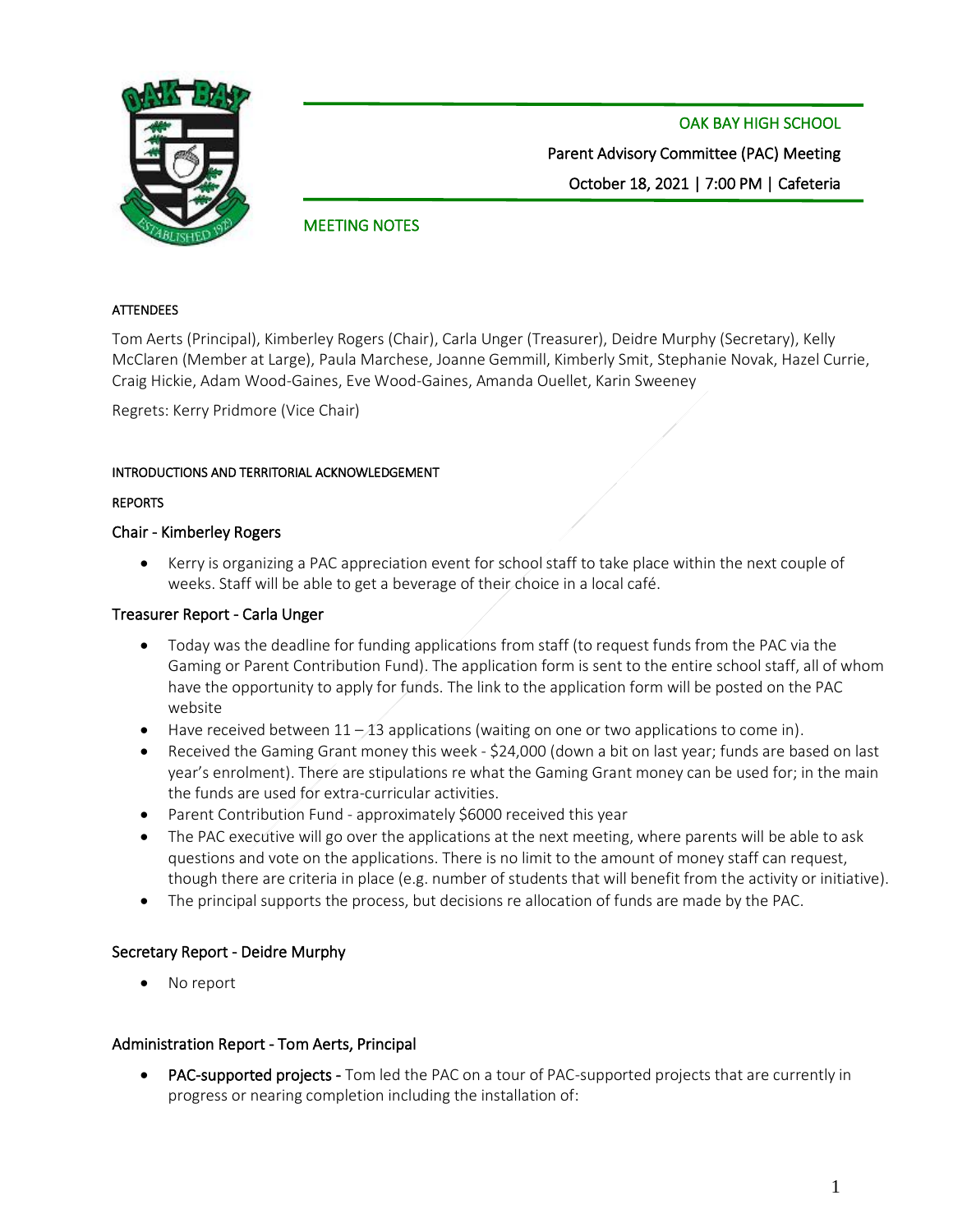- o External glass doors for the weight room, allowing for equipment to be used outside and thereby extending the space/functionality of the weight room.
- o A large display case under the social staircase.
- Cops for Cancer events wrapped up recently with a total of almost \$38,000 raised over three weeks. Students were very involved, with high levels of participation.
- Covid minimal impact to date.
	- o There has been one exposure (where a class had to monitor not self-isolate) and no clusters.
	- o The school is still focused on safety with protocols in place including masks indoors, hand hygiene, set seating plans, respecting personal space, etc. By and large students have been following the protocols, though there has been an increase in slipping of masks.
	- o In the event of an exposure, the principal speaks to the teachers of the student(s) involved and gets detailed information on the lessons, including seating plan, what students were doing (e.g. working in small groups, moving around the classroom) and shares this with Public Health, who make a decision based on the information provided.
	- o Recent information on the website re an outbreak in the school was incorrect. There has not been an outbreak in the school.
	- o In the event of an exposure, monitoring letters are sent to the class that was impacted.

## • Questions from parents

- o *What does self-monitoring mean?* Watch for symptoms, inform the Public Health Authority (they decide whether individuals need to be tested or not)
- o *If a student feels sick on a Friday, for example, and tests positive on Saturday, how far back are their activities traced?*

Public Health makes the decision re how far back to trace activities.

- o *Will grade 9 vaccinations go ahead this year?* Yes
- $\bullet$  In-person events at the school The first in-person event at the school will be held tomorrow evening  $$ two band concerts (the school is allowed to have up to 200 people in the Dave Dunnett Theatre). Each child is allowed to have two guests. Maximum 200 people (tickets are not transferable). Will be streamed online (YouTube live). A link will be sent out. The school is hoping to be able to hold more in-person events with Covid protocols in place.
- Should now be possible to show the Like movie (organized before Covid, screening of the Like movie was a joint initiative between Oak Bay High and Monterey Middle School for OBH students and grade 8 Monterey students), plus a screening for the community.
- The first grad assembly will be held this Wednesday at 1 pm in the theatre and over zoom.
- The school is organizing a grad breakfast next Wednesday (October 27) during planning time for grade 12 students.
- The PAC put aside \$500 last year for grad but no one accessed it. Tom will look into it and submit receipts for last year (for money parents were reimbursed for decorations).
- Provincial Professional Development (Pro-D) Day this Friday. Typically teachers would travel to different events, but this year sessions will be held over Zoom.
- Tuesday  $26<sup>th</sup>$  UVic information session on Zoom. The link will go out in Mr Alexander's newsletter.
- Information night for parents Hoping to be in person in late November.
- Choir concert October 27 in person
- Questions from parents
	- o *What is the tag game grade 12 students play?*